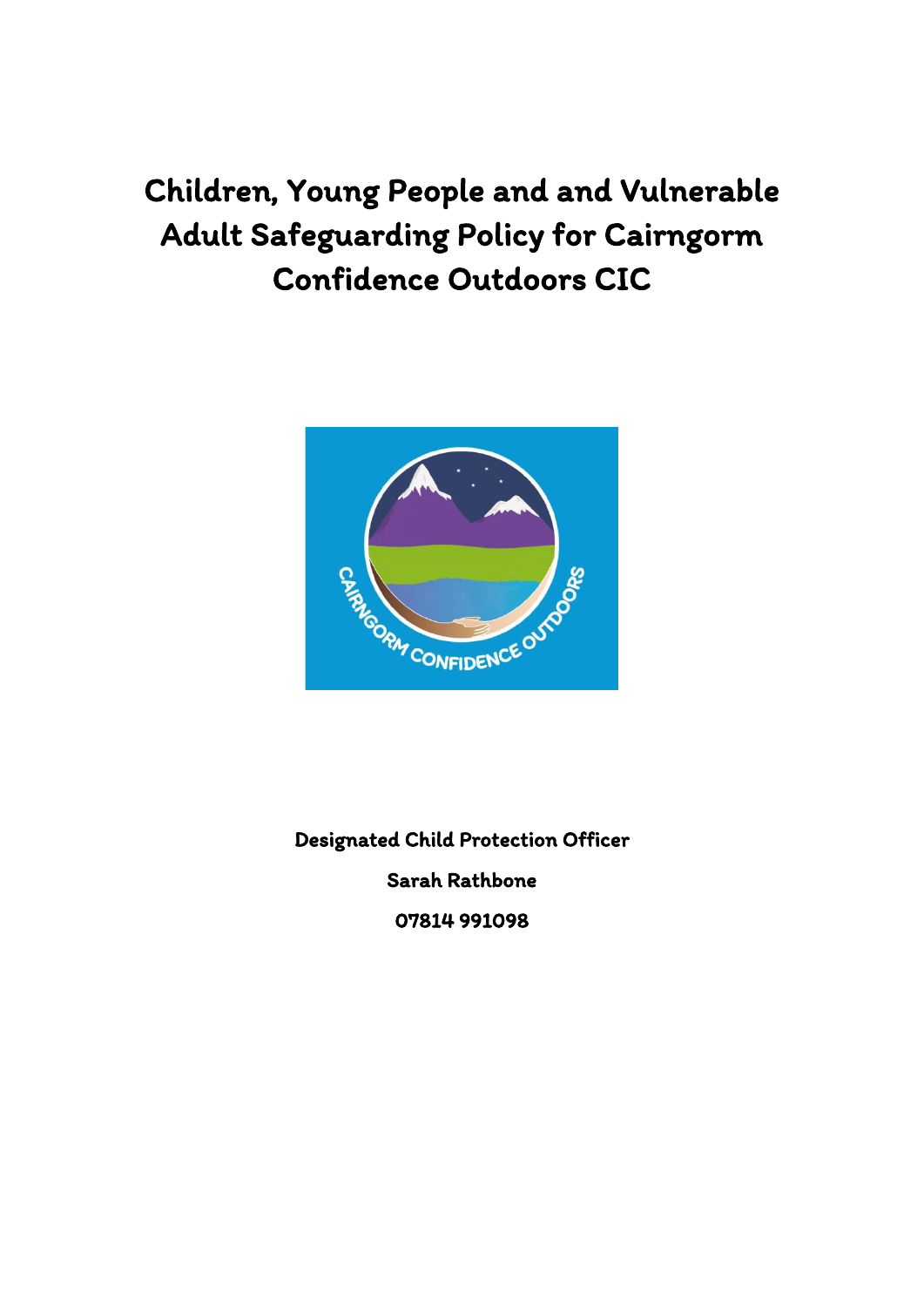# Children, Young People and Vulnerable Adults Safeguarding Policy for Cairngorm Confidence Outdoors CIC

Cairngorm Confidence Outdoors CIC abides by the duty of care to safeguard and promote the welfare of children, young people and vulnerable adults and is committed to safeguarding practice that reflects statutory responsibilities, government guidance and complies with best practice requirements.

- We recognise the welfare of children, young people and vulnerable adults is paramount in all of the work we do and in all of the decisions that we take.
- All children, young people and vulnerable adults, regardless of age, disability, gender reassignment, race, religion or belief, sex, or sexual orientation has an equal right to protection from all types of harm or abuse
- Some children, young people and vulnerable adults are additionally vulnerable because of the impact of previous experiences, their level of dependency, communication needs or other issues
- Working in partnership with children, young people and vulnerable adults, their parents, carers and other agencies is essential in promoting the individuals welfare.

#### Purpose:

Cairngorm Confidence Outdoors CIC will:

- Protect children, young people and vulnerable adults who receive Cairngorm Confidence Outdoors CIC 's services from harm.
- Provide coaches and all other associated adults, as well as children, young people and vulnerable adults and their families, with the overarching principles that guide our approach to child protection.
- This policy applies to anyone working on behalf of Cairngorm Confidence Outdoors CIC, including senior managers and the board of trustees, coaches, and sessional instructors. Failure to comply with the policy and related procedures will be addressed without delay and may ultimately result in dismissal/exclusion from the organisation.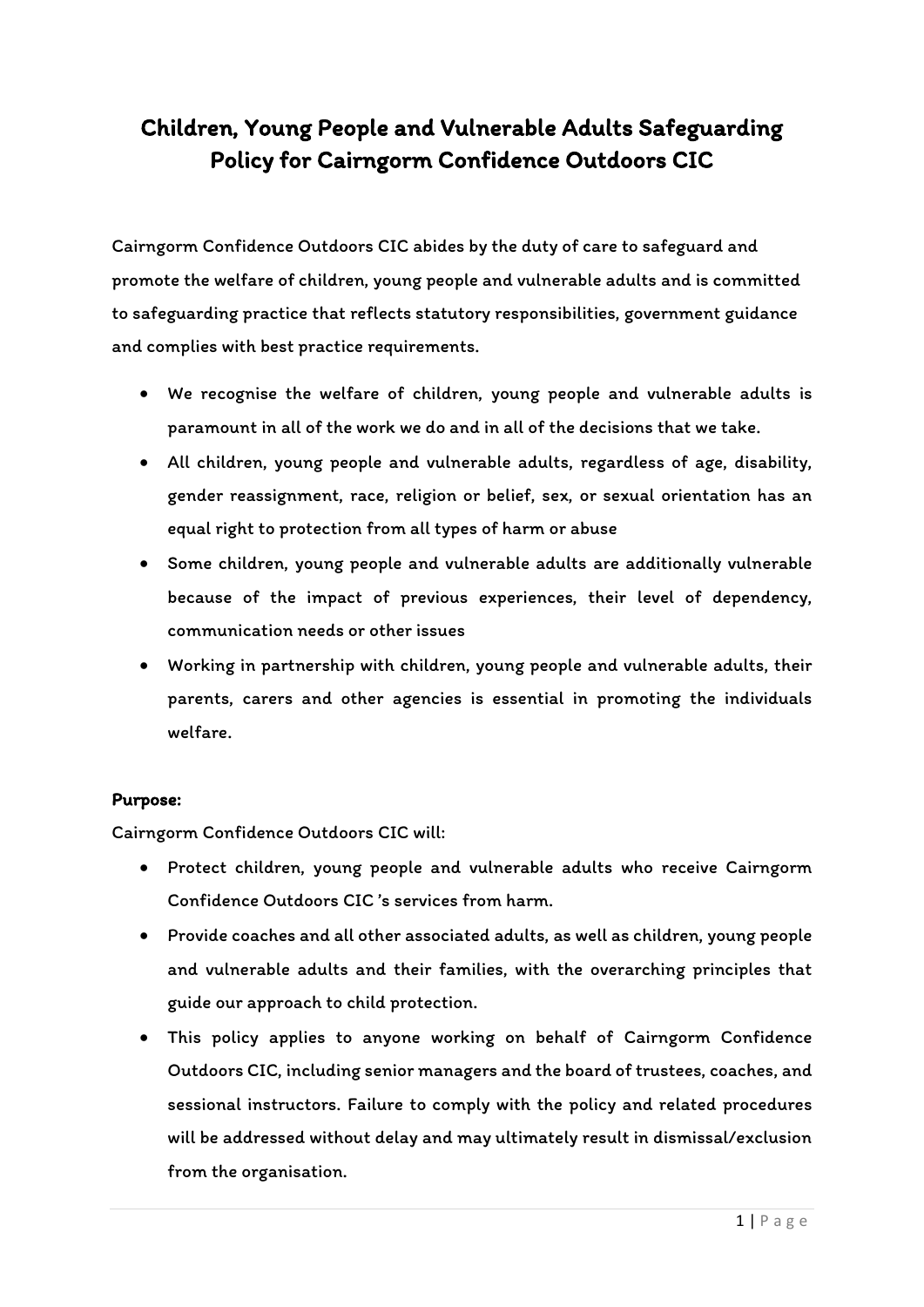# Definitions:

The Children's Act 1989 definition of a child is: anyone who has not yet reached their 18th birthday, even if they are living independently, are a member of the armed forces or is in hospital.

# Adult at Risk (Vulnerable Adult):

- An adult who has needs for care and support (whether or not the authority is meeting any of those needs),
- is experiencing, or is at risk of, abuse or neglect, and
- as a result of those needs is unable to protect himself or herself against the abuse or neglect or the risk of it.

Child and Adult Abuse: Children, young people and vulnerable adults and adults may be vulnerable to neglect and abuse or exploitation from within their family and from individuals they come across in their daily lives. There are 4 main categories of abuse, which are: sexual, physical, emotional abuse, and neglect. It is important to be aware of more specific types of abuse that fall within these categories, they are:

- Bullying and cyberbullying
- Child sexual exploitation
- Child Criminal exploitation
- Child trafficking
- Domestic abuse
- Female genital mutilation
- Grooming
- Historical abuse
- Online abuse

Safeguarding children, young people and vulnerable adults: Safeguarding children, young people and vulnerable adults is defined in [Working Together to Safeguard](https://www.gov.uk/government/publications/working-together-to-safeguard-children--2)  [Children, young people and vulnerable adults](https://www.gov.uk/government/publications/working-together-to-safeguard-children--2) 2018 as:

• protecting children, young people and vulnerable adults from maltreatment.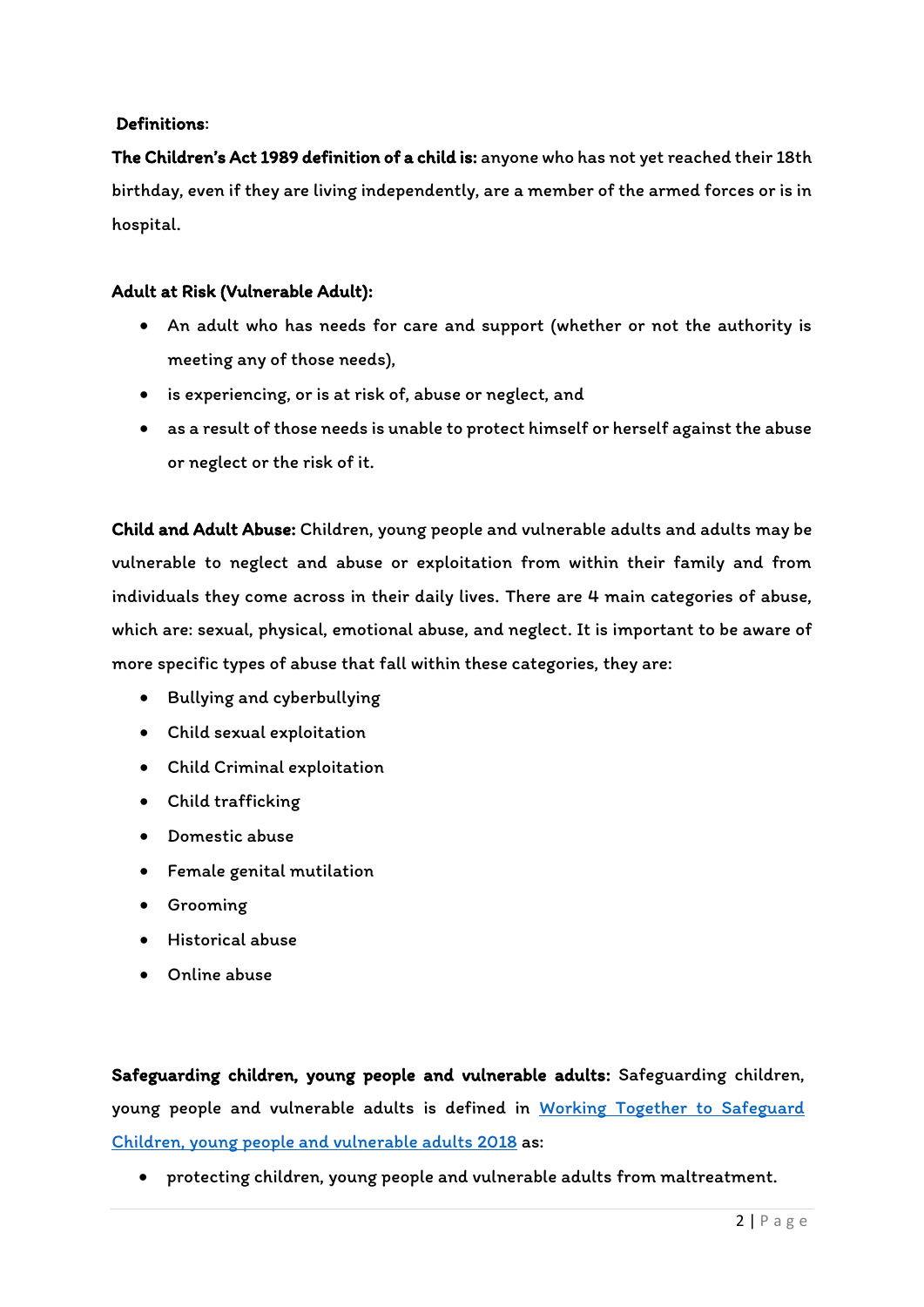- preventing impairment of children, young people and vulnerable adults health or development.
- ensuring that children and young people are growing up in circumstances consistent with the provision of safe and effective care.
- taking action to enable all children, young people and vulnerable adults to have the best outcomes.

### Legal Framework:

This policy has been drawn up on the basis of legislation, policy and guidance that seeks to protect children, young people and vulnerable adults in Scotland. A summary of the key legislation is available from [nspcc.org.uk/learning.](https://learning.nspcc.org.uk/)

Cairngorm Confidence Outdoors CIC should have in place arrangements that reflect the importance of safeguarding and promoting the welfare of children, young people and vulnerable adults and young people as well as vulnerable adults.

#### Training and Awareness:

Cairngorm Confidence Outdoors CIC will ensure an appropriate level of safeguarding training is available to its Trustees, Employees, Volunteers and any relevant persons linked to the organisation who requires it.

For all employees, coaches and instructors who are working with children, young people and vulnerable adults, this requires them as a minimum to have awareness training that enables them to:

- Understand what safeguarding is and their role in safeguarding children, young people and vulnerable adults.
- Recognise a , young person or vulnerable potentially in need of safeguarding and take action.
- Understand how to report a safeguarding Alert.
- Understand dignity and respect when working with children, young people and vulnerable adults.
- Have knowledge of the Safeguarding Children, young people and vulnerable adults Policy.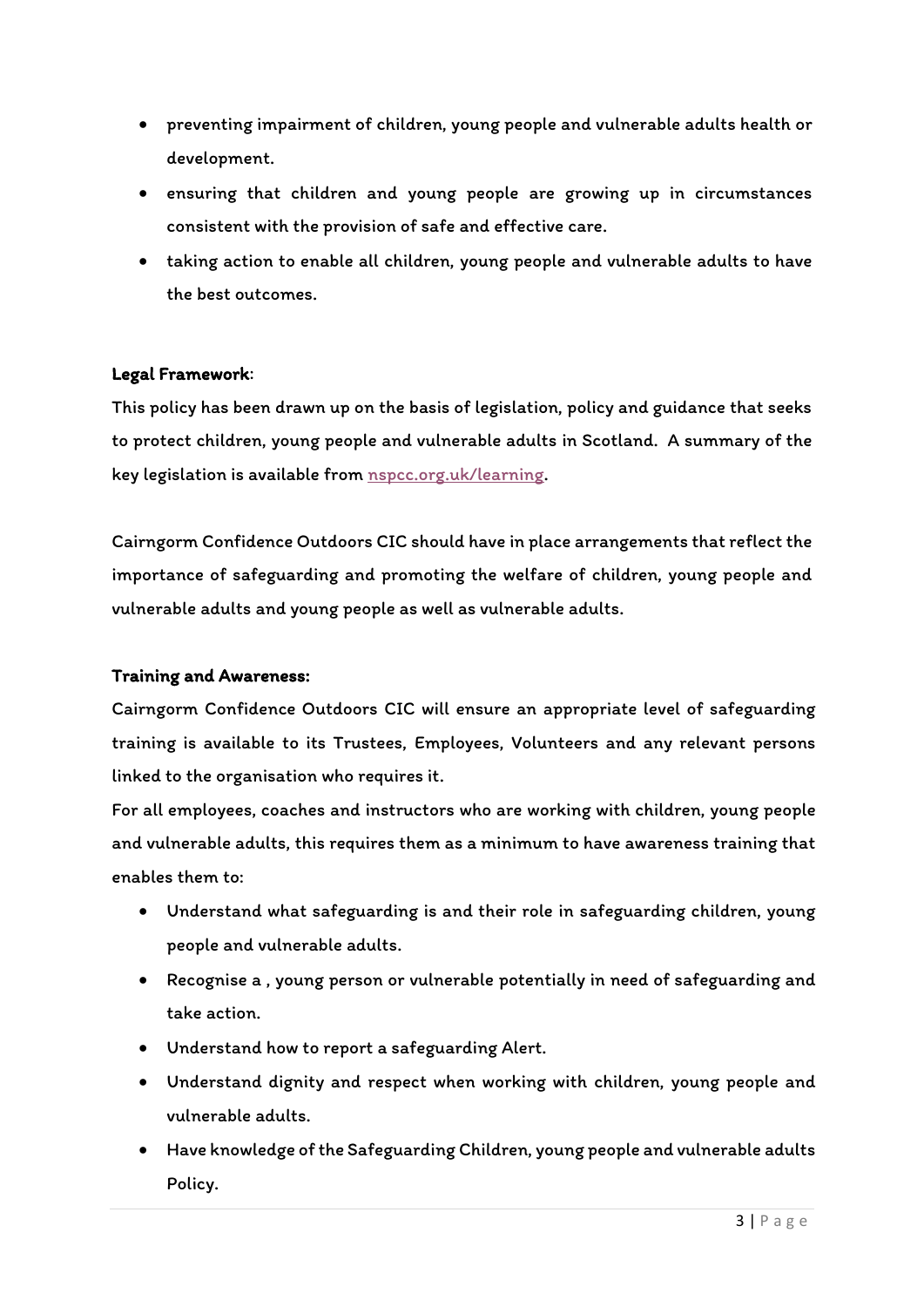# Code of Conduct Guidance

No adult connected with Cairngorm Confidence Outdoors CIC should spend excessive amounts of time alone with children, young people or vulnerable adults away from others. Any contact with an individual should take place as openly as possible. If privacy is needed for any reason, doors should be left open and other adults informed where possible.

Adults are advised not to make unnecessary or inappropriate physical contact with children, young people or vulnerable adults. There may be occasions when physical contact is unavoidable, but in all cases must only take place with the consent of the child, young person or vulnerable adult. Tell them exactly what you are going to do. Any resistance must be respected.

Avoid taking children, young people or vulnerable adults aloe in a vehicle and don't meet outside of the organisation without the consent of parents, carers or guardians.

Any adult involved with Cairngorm Confidence Outdoors CIC should NEVER:

- Engage in sexually provocative or rough physical games including horseplay.
- Allow children, young people or vulnerable adults to use inappropriate language or behaviour unchallenged.
- Make sexually suggestive comments, even in fun.
- Let any allegations a child makes go without being recorded and reported to the designated person.
- Do things of a personal nature that the child, young person or vulnerable adult can do for themselves.

#### Confidentiality and Information Sharing:

Cairngorm Confidence Outdoors CIC expects all employees, coaches, instructors and trustees to maintain confidentiality. Information will only be shared in line with the General Data Protection Regulations (GDPR) and Data Protection.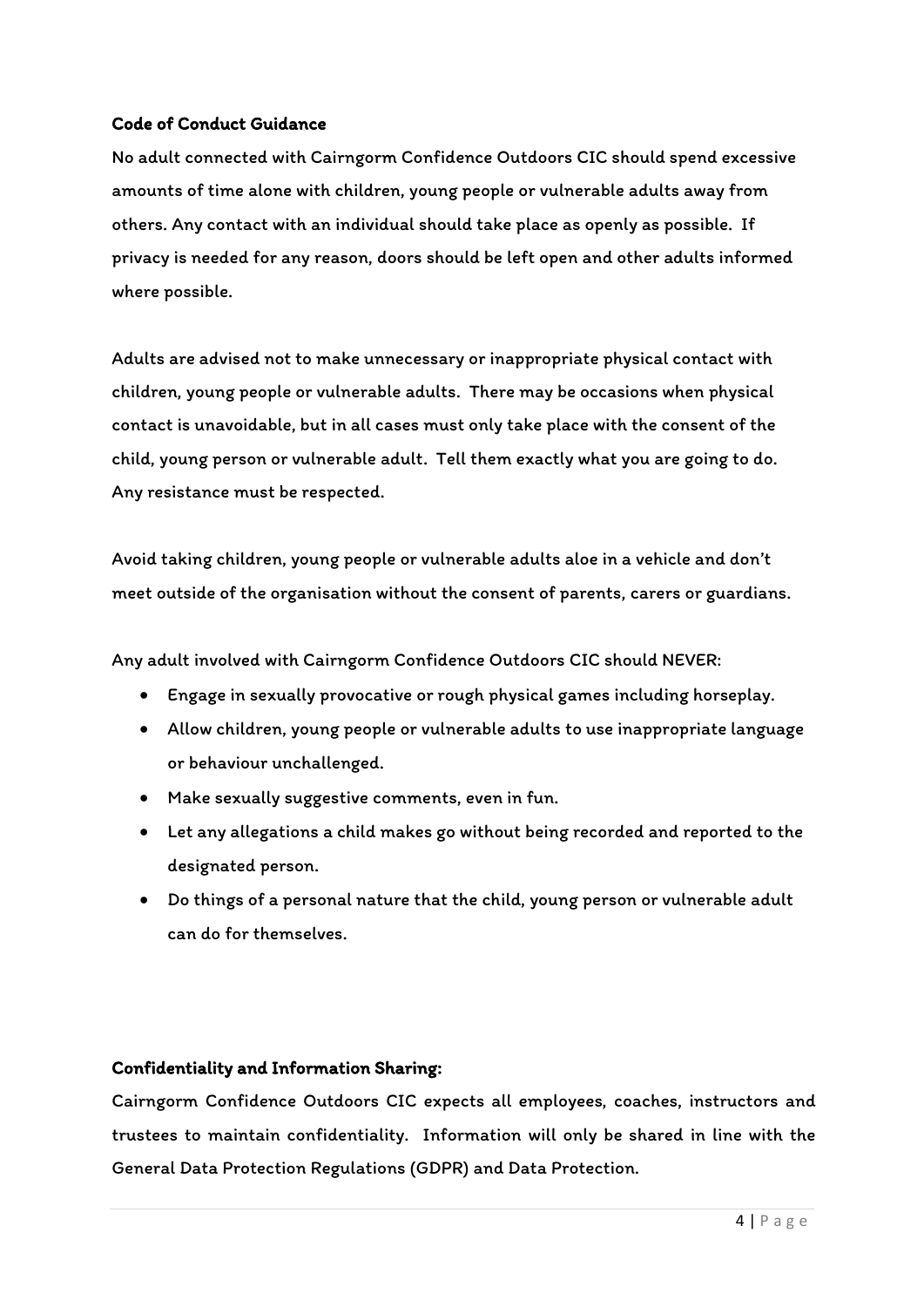However, information should be shared with the Local Authority if a child is deemed to be at risk of harm or contact the police if they are in immediate danger, or a crime has been committed.

### Safe Recruitment & Selection:

Cairngorm Confidence Outdoors CIC is committed to safe employment and safe recruitment practices, that reduce the risk of harm to children, young people and vulnerable adults from people unsuitable to work with them or have contact with them. All adults involved with children, young people or vulnerable adults will hold a PVG certificate and anyone who is suspected of causing harm or risk to a child, young person or vulnerable adult will be removed and Disclosure Scotland will be informed of our actions and the reasons for them.

### Use of Social Media, Mobile Phones and other Digital Technology:

All employees, coaches, instructors and trustees should be aware of and understand that it is unlawful to photograph children, young people and vulnerable adults and young people without the explicit consent of the person with parental responsibilities.

# Whistleblowing:

It is important that people within Cairngorm Confidence Outdoors CIC have the confidence to come forward to speak or act if they are unhappy with anything. Whistle blowing occurs when a person raises a concern about dangerous or illegal activity, or any wrong- doing within their organisation. This includes concerns about another employee or volunteer.

# Reporting Procedures

It is fundamentally important that if any adults related to Cairngorm Confidence Outdoors CIC have concerns about a child, young person or vulnerable adult that they seek to report these concerns to the Child Protection Officer and follow the steps laid down in this policy and procedure.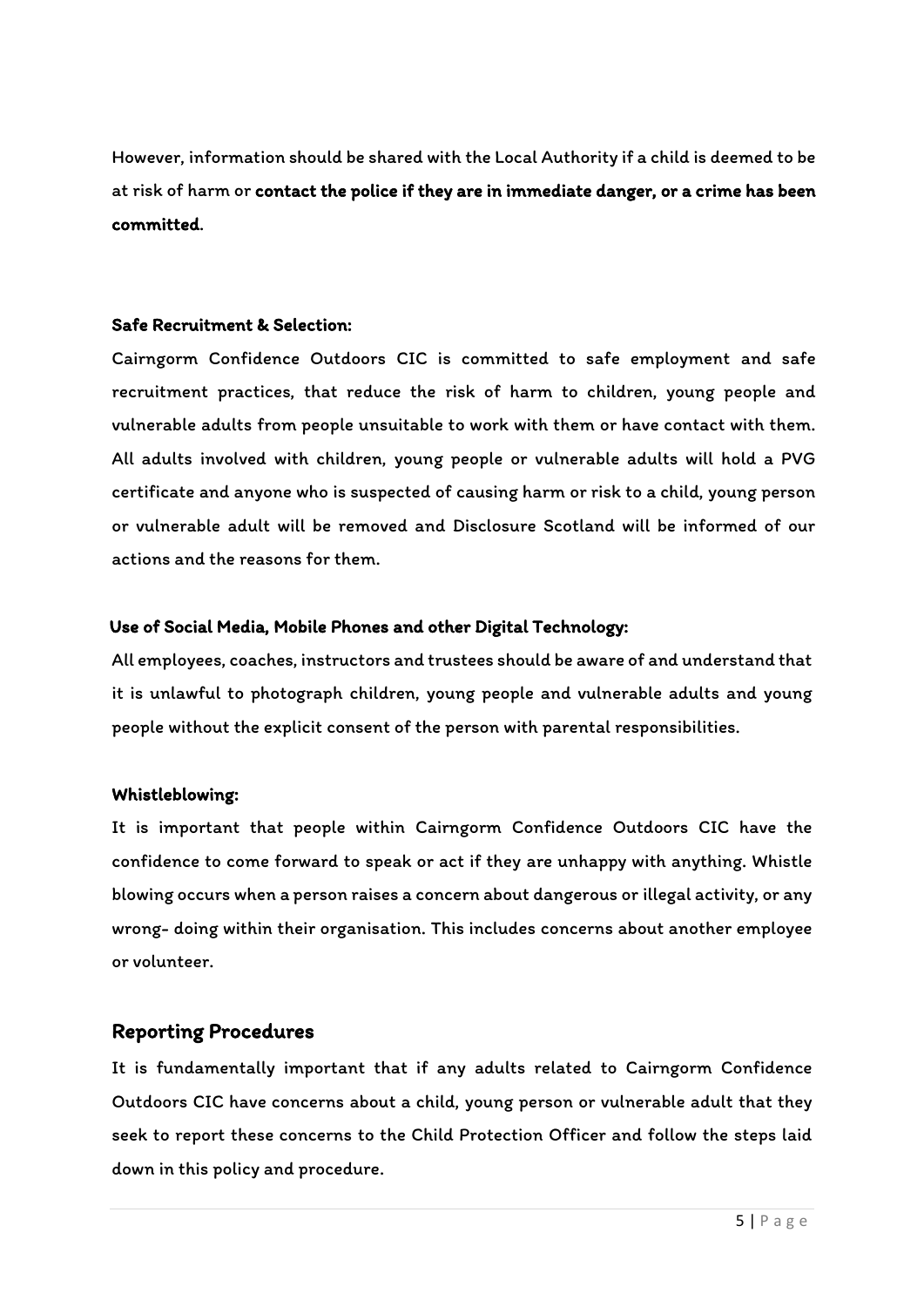It must be remembered that the adult is not responsible for deciding whether or not abuse has taken place, rather they are responsible for reporting their concerns to the relevant person.

# Recording and Record Keeping:

A written record must be kept about any concern regarding an adult with safeguarding needs. This must include details of the person involved, the nature of the concern and the actions taken, decision made and why they were made.

All records must be signed and dated. All records must be securely and confidentially stored in line with General Data Protection Regulations (GDPR).

If possible, make a record of the following:

- Name and age of child, young person or vulnerable adult.
- Any special factors
- Name of parent(s), carer, guardian
- Home address and phone number
- If the person is making the report expressing their own concerns or passing on those of somebody else.
- What has prompted the concerns? Include dates, times if specific incidents. Any physical/behavioural/indirect signs.
- Has the child, young person or vulnerable adult been spoken to? If so, what was said?
- Has anyone been alleged to be the abuser? If so, record details.
- Has anyone else been consulted? If so, record details.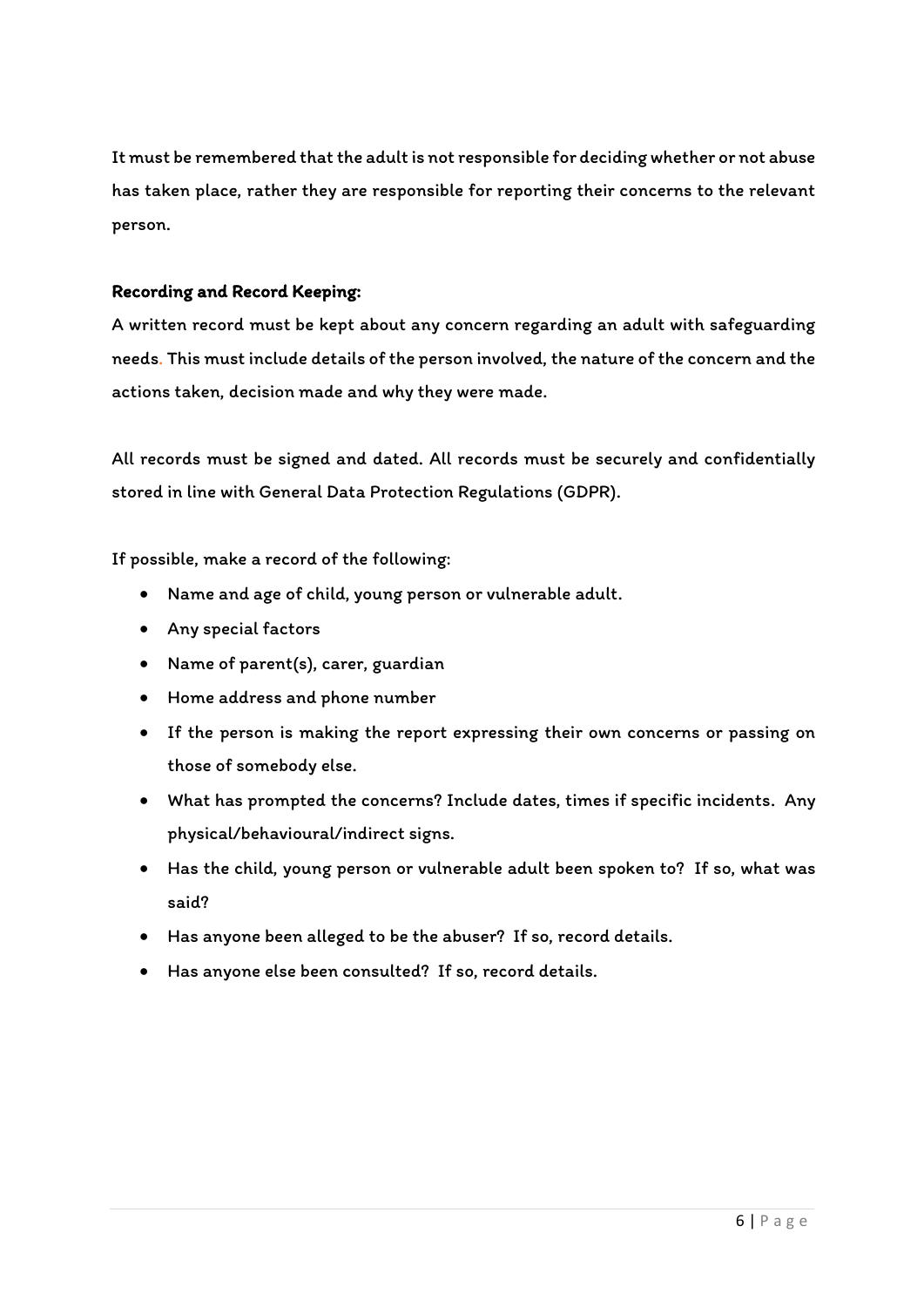# Reporting Procedures Flow Diagram

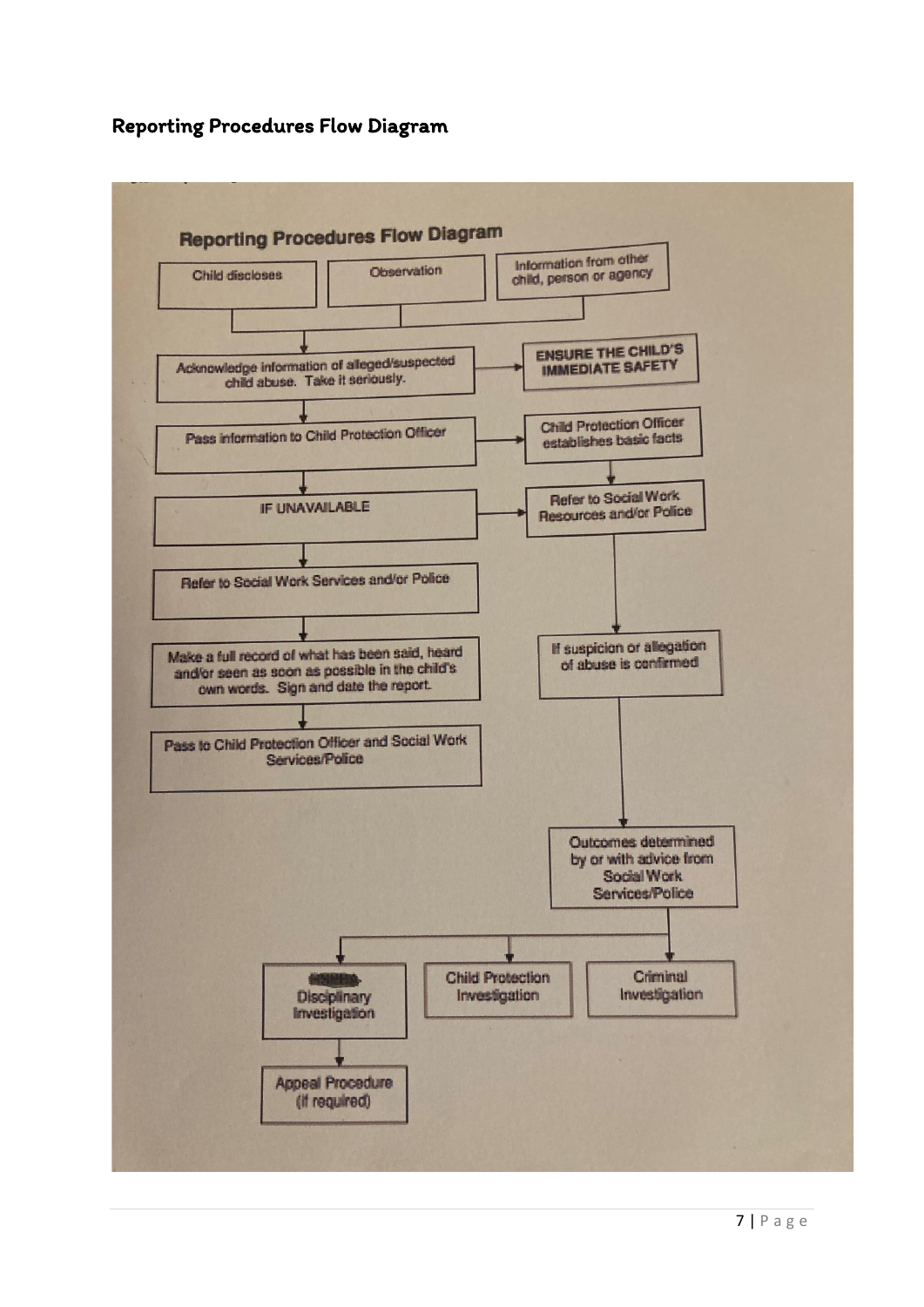# Dealing with a disclosure of abuse or neglect

| Do                                         | Don't                                        |
|--------------------------------------------|----------------------------------------------|
| Stay calm                                  | panic                                        |
| Listen and hear what the child, young      | Ask leading questions (questions that        |
| person or vulnerable adult is saying       | influence a person to give a particular      |
|                                            | answer)                                      |
| Reassure the child, young person or        | Promise to a child, young person or          |
| vulnerable adult that they have done the   | vulnerable adult that you can keep a         |
| right thing in telling you.                | secret.                                      |
| Record in writing what was said as soon as | Ask for details of the abuse. This is not    |
| is possible and keep this record safe and  | your job and will be undertaken by the       |
| secure. These may be required by the       | police and social services.                  |
| police or social services.                 |                                              |
| Report the matter to the designated        | It is not your responsibility to investigate |
| person.                                    | whether abuse has taken place. This is a     |
|                                            | matter for the appropriate authorities.      |
|                                            | You<br>have a<br>supportive and<br>not       |
|                                            | investigative role.                          |
|                                            | Require the child, young person or           |
|                                            | vulnerable adult to repeat their story       |
|                                            | unnecessarily.                               |

# If in doubt – report it.

# The one thing you must not do – is nothing!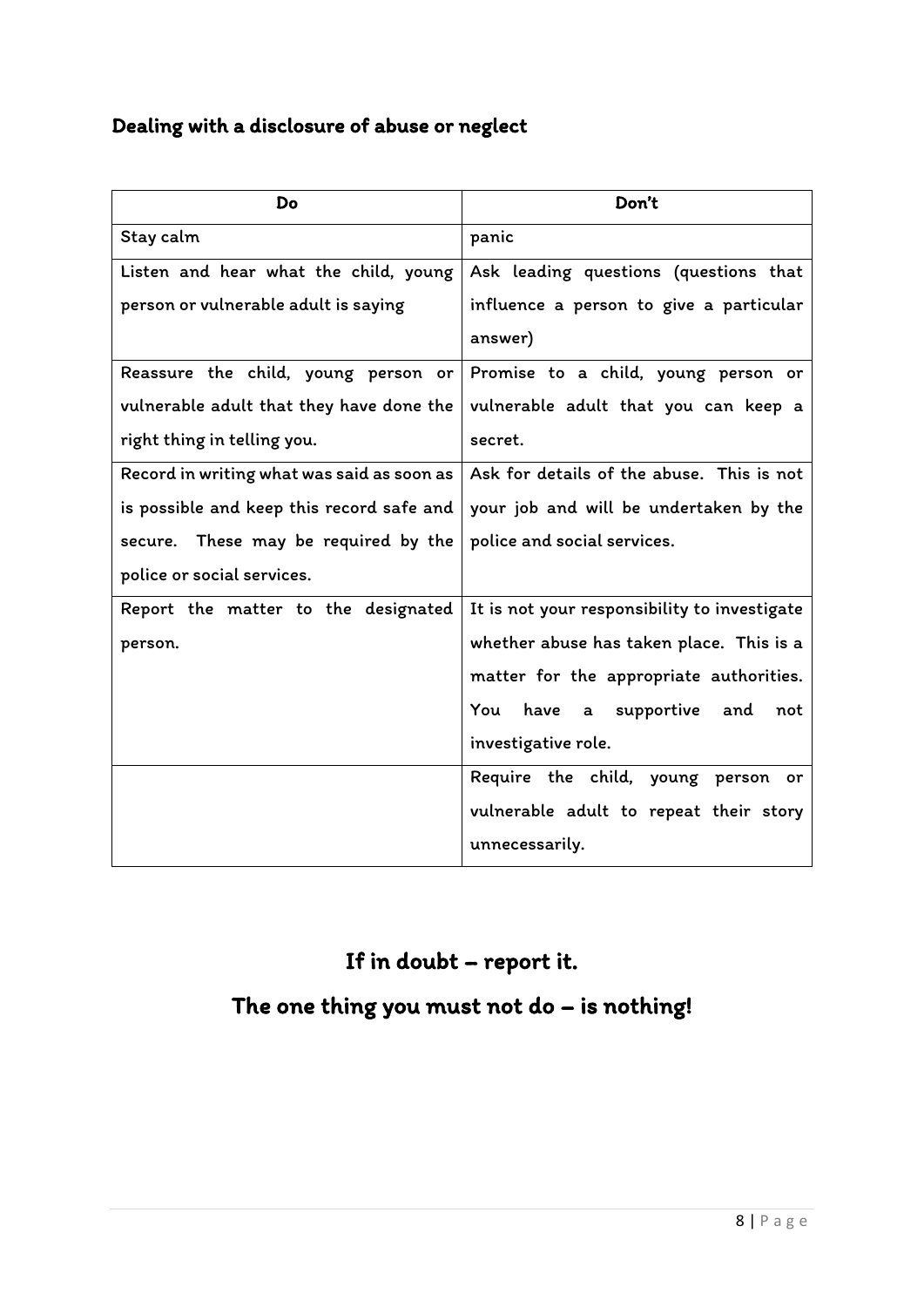# Important Contacts:

# Designated Officer for Safeguarding

Name: Sarah Rathbone Email address: info@cairngormconfidenceoutdoors.co.uk Telephone number: 07814 991098

# Police

Emergency – 999 Non-emergency – 101

### NSPCC Helpline

0808 800 5000

# NSPCC Advice and Support

# [www.nspcc.org.uk](http://www.nspcc.org.uk/)

# Childline Number for Young People

0800 1111

We are committed to reviewing our policy 'and good practice annually.

Sarah Rathbone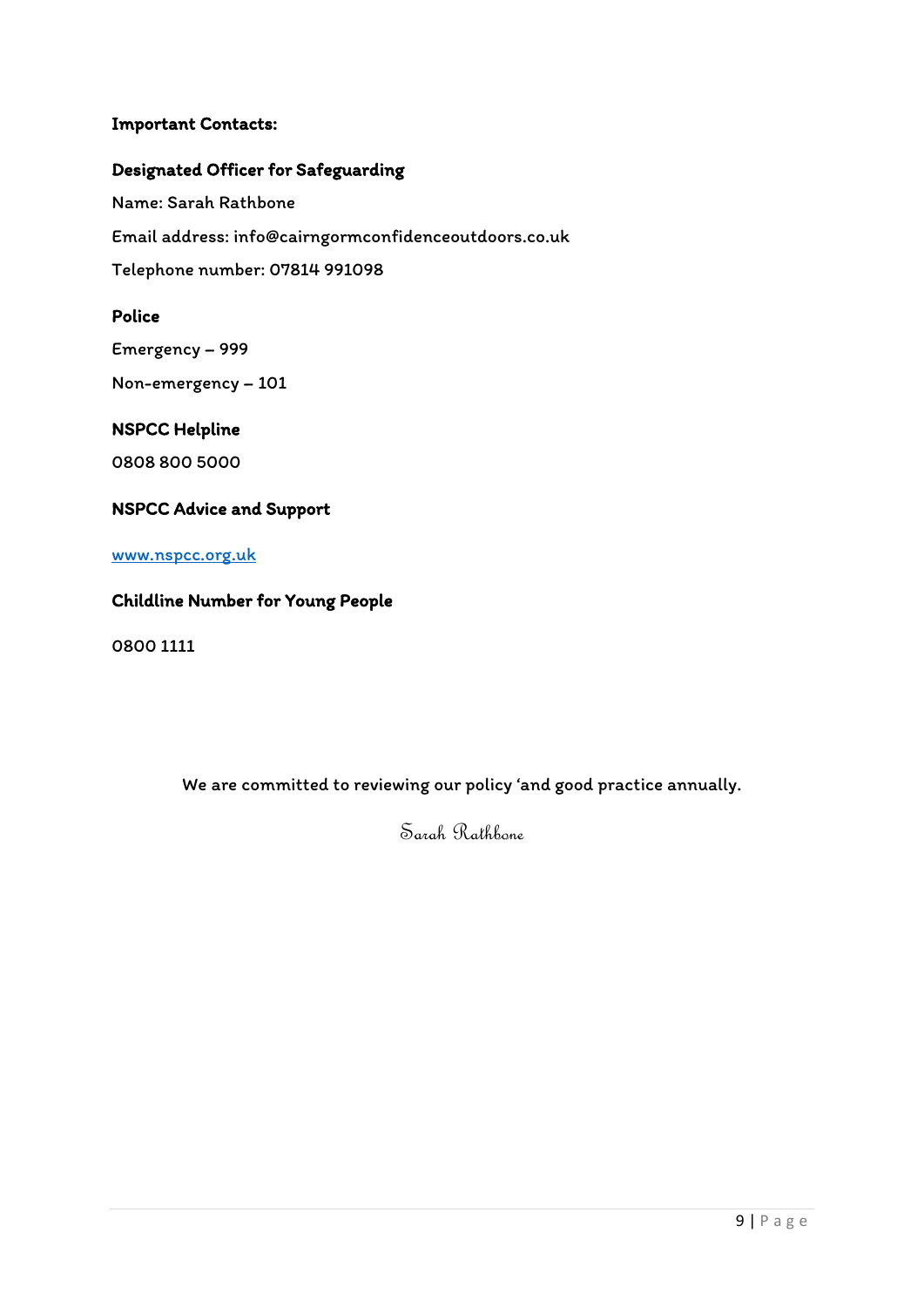# Cairngorm Confidence Outdoors CIC Child Protection Referral Form

| Child, Young Person or Vulnerable Adults  |                    |
|-------------------------------------------|--------------------|
| <b>Name</b>                               |                    |
|                                           | Address (If known) |
| Age                                       |                    |
|                                           |                    |
| Parent/Guardian/Carer Phone Numbers       |                    |
| Home:                                     |                    |
| Mobile:                                   |                    |
| Other relevant information (eg. siblings, |                    |
| ASN, communication needs)                 |                    |
| <b>Referred to:</b>                       |                    |
| Name:                                     |                    |
| Address:                                  |                    |
| Organisation:                             |                    |
| Position:                                 |                    |
| Date of referral:                         |                    |
| Referred by:                              |                    |
| Name:                                     |                    |
| Address:                                  |                    |
| Organisation:                             |                    |
| Position:                                 |                    |
| Signed:                                   |                    |
| Date:                                     |                    |
|                                           |                    |
|                                           |                    |